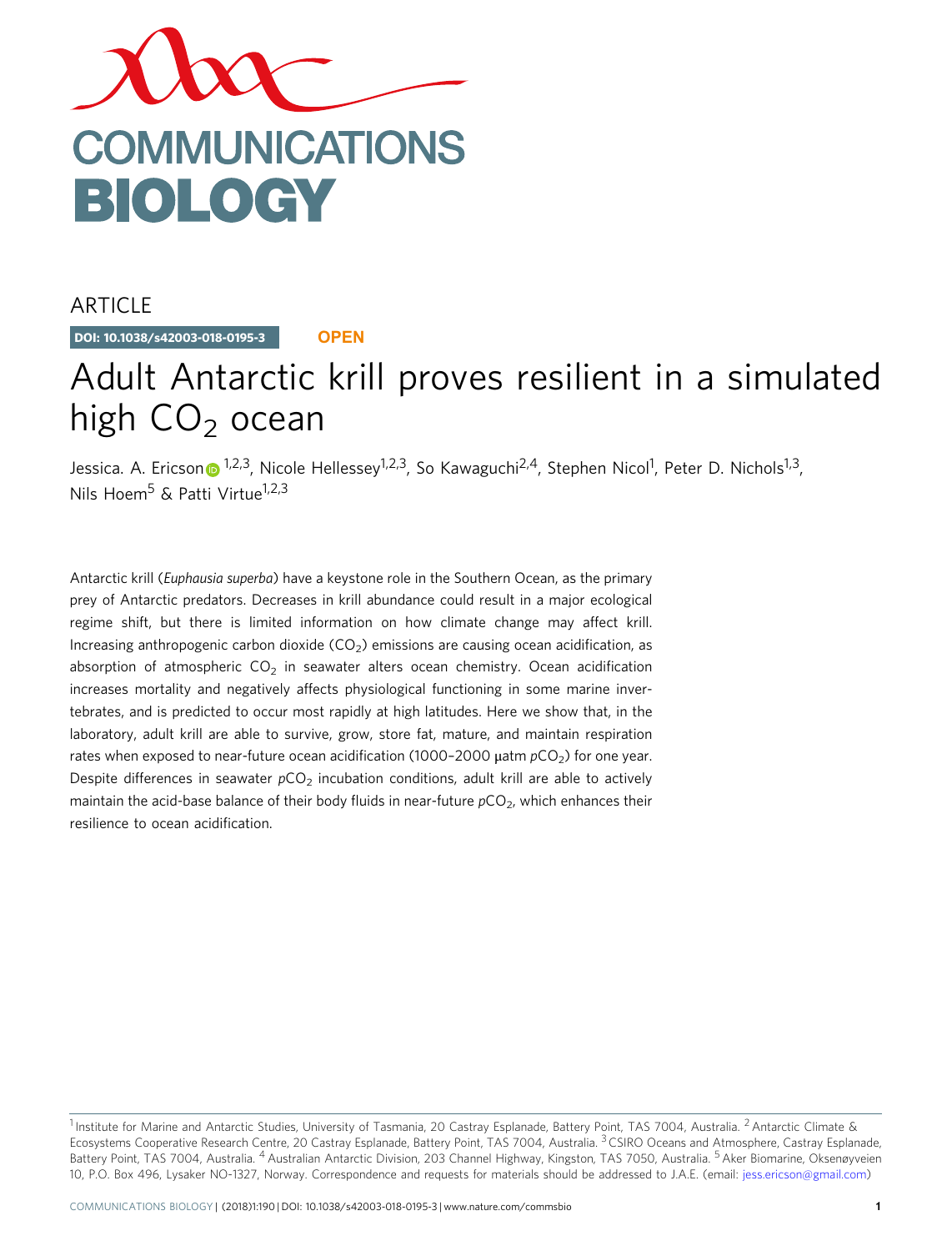ncreasing anthropogenic carbon dioxide  $(CO_2)$  emissions are causing atmospheric  $CO_2$  concentrations to rise at a rate unprecedented for millions of years<sup>1</sup>. The global ocean acts as a buffer for rising atmospheric  $CO_2$ ncreasing anthropogenic carbon dioxide  $(CO<sub>2</sub>)$  emissions are causing atmospheric  $CO<sub>2</sub>$  concentrations to rise at a rate unprecedented for millions of years<sup>[1](#page-7-0)</sup>. The global ocean acts as in the surface waters. This absorption of  $CO<sub>2</sub>$  at the air-ocean interface makes seawater more acidic (ocean acidification), due to an increase in the partial pressure of carbon dioxide  $(pCO<sub>2</sub>)$ , hydrogen ions and carbonic acid in seawater<sup>[2](#page-7-0)</sup>. The atmospheric  $CO<sub>2</sub>$  concentration has increased by 120  $\mu$ atm since the industrial revolution (ca. 1850), causing a 0.1 pH unit drop in ocean surface waters $3,4$ . Model projections suggest that if anthropogenic emissions are not reduced this will result in a further decrease of 0.3–0.5 pH units by the year 2100, and 0.77 units by  $2300^{5,6}$ .

Ocean acidification has negative effects on some marine organisms, causing decreased mineralisation or dissolution of calcium carbonate shells, decreased or delayed growth, increased mortality and delayed reproduction or abnormalities in offspring<sup>7</sup>. Ocean acidification also causes an increase in  $pCO<sub>2</sub>$  (and decrease in pH) in the intra- and extra- cellular spaces of marine organisms, as  $CO<sub>2</sub>$  diffuses across cell membranes<sup>[8](#page-7-0)-10</sup>. The acid–base balance of extracellular fluids must be kept within a certain range for animals to carry out important biochemical functions<sup>[11](#page-7-0)</sup>, prevent metabolic depression and transport oxygen around the body<sup>8</sup>. Despite this range of negative effects, animal responses to acidification are species-specific and a range of positive, negative and neutral responses have been observed in organisms exposed to increased seawater  $pCO<sub>2</sub>$  in the laboratory $8,12$  $8,12$ . Active crustaceans may be more resilient to ocean acidification than other taxonomic groups, due to their increased ability to regulate extracellular  $pH(pH_e)$  compared with more sessile taxa<sup>[9](#page-7-0),11</sup>.

Euphausia superba (Antarctic krill, hereafter krill) is the primary prey of marine mammals, penguins and seabirds in the Southern Ocean, which makes it a keystone species in this region<sup>13</sup>. Krill are also the target of the region's largest fishery<sup>14</sup>. They are highly active crustaceans, and their ability to exploit their environment makes them one of the most abundant organisms on Earth<sup>15</sup>.

The Southern Ocean is a major carbon  $\sin k^{16}$  $\sin k^{16}$  $\sin k^{16}$  and predictions suggest that ocean acidification will occur most rapidly in this region<sup>17</sup>. Seawater pH in the Southern Ocean varies with season (pH is lower in winter than summer<sup>18</sup>), and  $pCO<sub>2</sub>$  is highest at intermediate depths<sup>[19](#page-7-0),[20](#page-7-0)</sup>. Early life stages of krill (eggs, embryos and larvae) sink to 700–1000 m depths during their development before migrating back to surface waters $21$ , and adult krill have been found as deep as  $3500 \text{ m}^{22}$  $3500 \text{ m}^{22}$  $3500 \text{ m}^{22}$ . Therefore, they may already be exposed to  $pCO<sub>2</sub>$  levels up to 550 µatm during their life cycle<sup>20</sup>. Model projections have shown that the Weddell Sea may reach 1000 μatm  $pCO_2$  at the surface, and 2000 μatm  $pCO_2$  at depth, within the next 80 years $19$ .

Previous short-term studies indicate that Antarctic krill may be more vulnerable to ocean acidification than crustaceans from lower latitudes. Krill eggs fail to hatch at  $pCO<sub>2</sub>$  levels predicted to occur by the year  $2300^{19,20}$  $2300^{19,20}$  $2300^{19,20}$ , adults increase feeding and nutrient excretion at 750  $\mu$ atm  $pCO_2^{23}$  $pCO_2^{23}$  $pCO_2^{23}$ , and krill may not have the behavioural ability to discriminate between low  $pCO_2$  and high  $pCO_2$ seawater<sup>[24](#page-7-0)</sup>.

Understanding how organisms will respond to high  $CO<sub>2</sub>$ requires laboratory experiments that measure a wide range of physiological performance indicators over periods of months or years<sup>[9,11,25](#page-7-0)</sup>. To our knowledge, we conducted the first long-term laboratory study to investigate the effects of ocean acidification on adult Antarctic krill. Adult krill were reared for a 46-week period that encompassed all four seasons (25th January – 12th December 2016). Krill were reared in present day seawater  $pCO<sub>2</sub>$  concentrations (400 μatm  $pCO<sub>2</sub>$ , the control), a range of seawater  $pCO<sub>2</sub>$  levels predicted to occur in their habitat within the next 100–300 years (1000–2000  $\mu$ atm  $pCO<sub>2</sub>$ ), and an extreme level of 4000 μatm  $pCO<sub>2</sub>$ . Throughout the 46-week experiment we measured a suite of physiological and biochemical variables, to investigate how future ocean acidification may affect the survival, size (total length), lipid stores (triacylglycerol), reproduction (maturity and female ovarian development), metabolism (respiration rate) and extracellular fluid (haemolymph pH) of krill. We show that these physiological processes in krill are largely unaffected by  $pCO<sub>2</sub>$  levels predicted within the next 100–300 years. Adult krill are able to actively maintain their extracellular pH in 400–2000 μatm  $pCO<sub>2</sub>$ , which enhances their resilience to ocean acidification.

# Results

Survival. The survival rate of krill was highest in present day and future  $pCO_2$  seawater (400–2000  $\mu$ atm) throughout most of the experiment (Fig. [1](#page-2-0)). The survival rate of krill by week 46 was higher in the 1000–2000 μatm  $pCO<sub>2</sub>$  treatments (87–90%) than the control (400 μatm) treatment (79%). Large decreases in survival rate occurred between weeks 3–7 and weeks 19–22 in the extreme  $pCO<sub>2</sub>$  (4000  $\mu$ atm) treatment and plateaued towards the end of the experimental period (weeks 29–46), with 53% of individuals surviving by week 46 (Fig. [1\)](#page-2-0).

Body length and triacylglycerol content. Krill in all treatments maintained their total length and triacylglycerol content (fat stores) during summer (weeks 1, 2, 4 and 5; Fig. [2](#page-2-0) and [3\)](#page-3-0), with no differences observed between  $pCO<sub>2</sub>$  treatments or weeks for length (Two Way ANOVA,  $pCO_2$ <sup>\*</sup>week; df = 12, F = 1.12, p = 0.359) or triacylglycerol content (Two Way ANOVA,  $pCO<sub>2</sub><sup>*</sup>week;$ df = 12,  $F = 1.14$ ,  $p = 0.341$ ).

By winter (week 26), the median length of krill in all treatments had decreased (Fig. [2\)](#page-2-0). Krill in extreme  $pCO<sub>2</sub>$  seawater (4000 μatm) were significantly shorter (Dunnett test,  $p = 0.023$ ) and had stored less fat (Dunnett test,  $p = 0.041$ ) than krill in ambient  $pCO<sub>2</sub>$  seawater.

Throughout spring, krill in the 4000  $\mu$ atm  $pCO<sub>2</sub>$  treatment were shorter than krill in 400  $\mu$ atm  $pCO<sub>2</sub>$  (Dunnett tests week 39;  $p = 0.094$ , week 41;  $p < 0.001$ , week 43;  $p = 0.005$ ), but no differences were seen between treatments by the following early summer (week 46; One Way ANOVA  $pCO_2$ ; df = 4, F = 0.73, p  $= 0.584$ ). Triacylglycerols remained lower in krill in the 4000 μatm  $pCO_2$  treatment compared with krill in ambient  $pCO_2$ throughout early spring (Dunnett tests week 39;  $p = 0.021$  and week 41;  $p < 0.001$ ), but all treatments had similar triacylglycerol content by late spring (week 43; One Way ANOVA  $pCO_2$ ; df = 4,  $F = 1.13, p = 0.379$ .

Sexual maturation and ovarian development. The sexual maturity of krill in the 400–2000 μatm  $pCO<sub>2</sub>$  treatments advanced between spring and early summer (weeks 39–46) and all krill reached maturity at similar times (Supplementary Table 1). When maturity scores from weeks 39–46 were combined, overall maturity scores of krill were lowest in the 4000  $\mu$ atm  $pCO<sub>2</sub>$ treatment, suggesting delayed sexual development (Fig. [4](#page-3-0)a). Krill in 400–2000 μatm  $pCO<sub>2</sub>$  had completed ovarian development to the previtellogenesis or early vitellogenesis stages by week 46, but ovarian development in krill in the 4000  $\mu$ atm  $pCO<sub>2</sub>$  treatment was delayed and had not progressed past oogenesis (Fig. [4](#page-3-0)b).

Respiration rate. Respiration rates of krill in early spring (week 38) ranged from 0.13–0.[5](#page-4-0)0 µL O<sub>2</sub> mg DM h<sup>-1</sup> (Fig. 5) and did not differ between  $pCO<sub>2</sub>$  treatments (One Way ANOVA,  $pCO_2$ ; df = 4, F = 1.26, p = 0.301). Intraspecific variation in the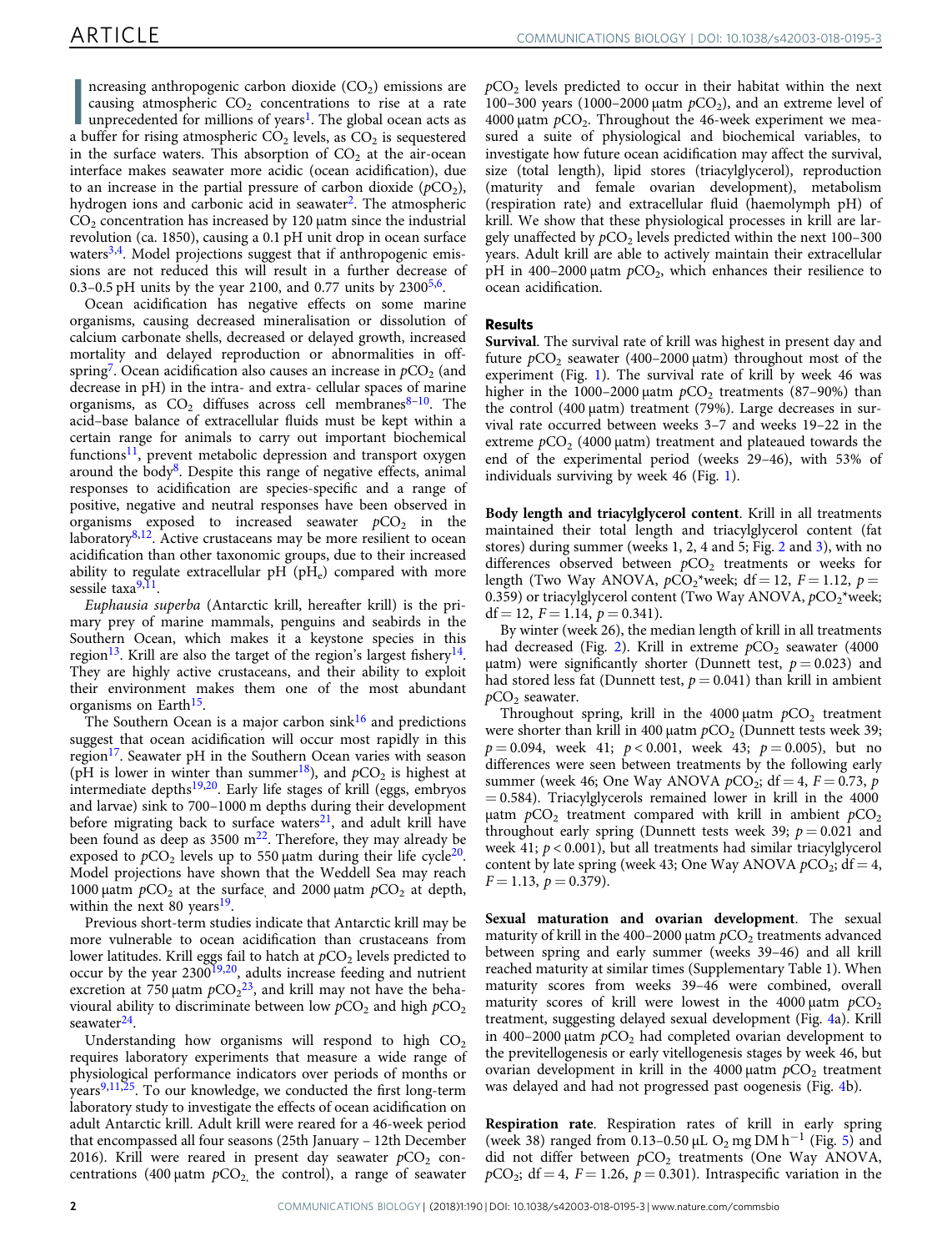<span id="page-2-0"></span>

Fig. 1 Survival (%) of Euphausia superba in each experimental week in 400 (present day control), 1000, 1500, 2000 and 4000 μatm pCO<sub>2</sub> seawater



Fig. 2 Total length (mm) of Euphausia superba in 400, 1000, 1500, 2000 and 4000 uatm pCO<sub>2</sub> seawater in weeks 1, 2, 4, 5, 26, 39, 41, 43 and 46 of the experiment. Box plot elements are centre line, median; box limits, upper and lower quartiles; whiskers extend to the most extreme data point no more than 1.5 times the interquartile range. Shaded black dots denote outlier values that are over 1.5 times the interquartile range. Months and seasons corresponding to the experimental weeks are also provided (X-axis). For each  $pCO<sub>2</sub>$  by week combination  $n = 2$ -10. See Supplementary Table 4a for exact sample sizes for each treatment combination

respiration rates of individual krill increased in elevated  $pCO<sub>2</sub>$ treatments (Fig. [5\)](#page-4-0).

There was a linear trend of decreasing haemolymph pH with increasing  $pCO<sub>2</sub>$  (One Way ANOVA with polynomial contrasts,  $pCO_2$ ; df = 4, F = 11.69, linear  $p < 0.001$ ).

Haemolymph pH. Haemolymph pH of krill measured in week 46 ranged from pH 7.57–8.47. Haemolymph pH of krill in 1000–2000 μatm  $pCO<sub>2</sub>$  treatments did not differ significantly from the control (Dunnett tests; 1000 μatm  $p = 1.000$ , 1500 μatm  $p = 0.145$ , 2000 μatm  $p = 0.369$  $p = 0.369$  $p = 0.369$ ) (Fig. 6). The average haemolymph pH of krill in the 4000 μatm  $pCO<sub>2</sub>$  treatment was 0.5 units lower than krill in the control treatment (Dunnett test,  $p < 0.001$ ).

# **Discussion**

Our experimental results show that the measured physiological processes in adult Antarctic krill were robust to near-future ocean acidification (1000–2000 μatm  $pCO<sub>2</sub>$ ), when elevated  $pCO<sub>2</sub>$  was assessed as a single stressor. The survival rate of krill subject to near-future  $pCO<sub>2</sub>$  increased by up to 11%, and seasonal patterns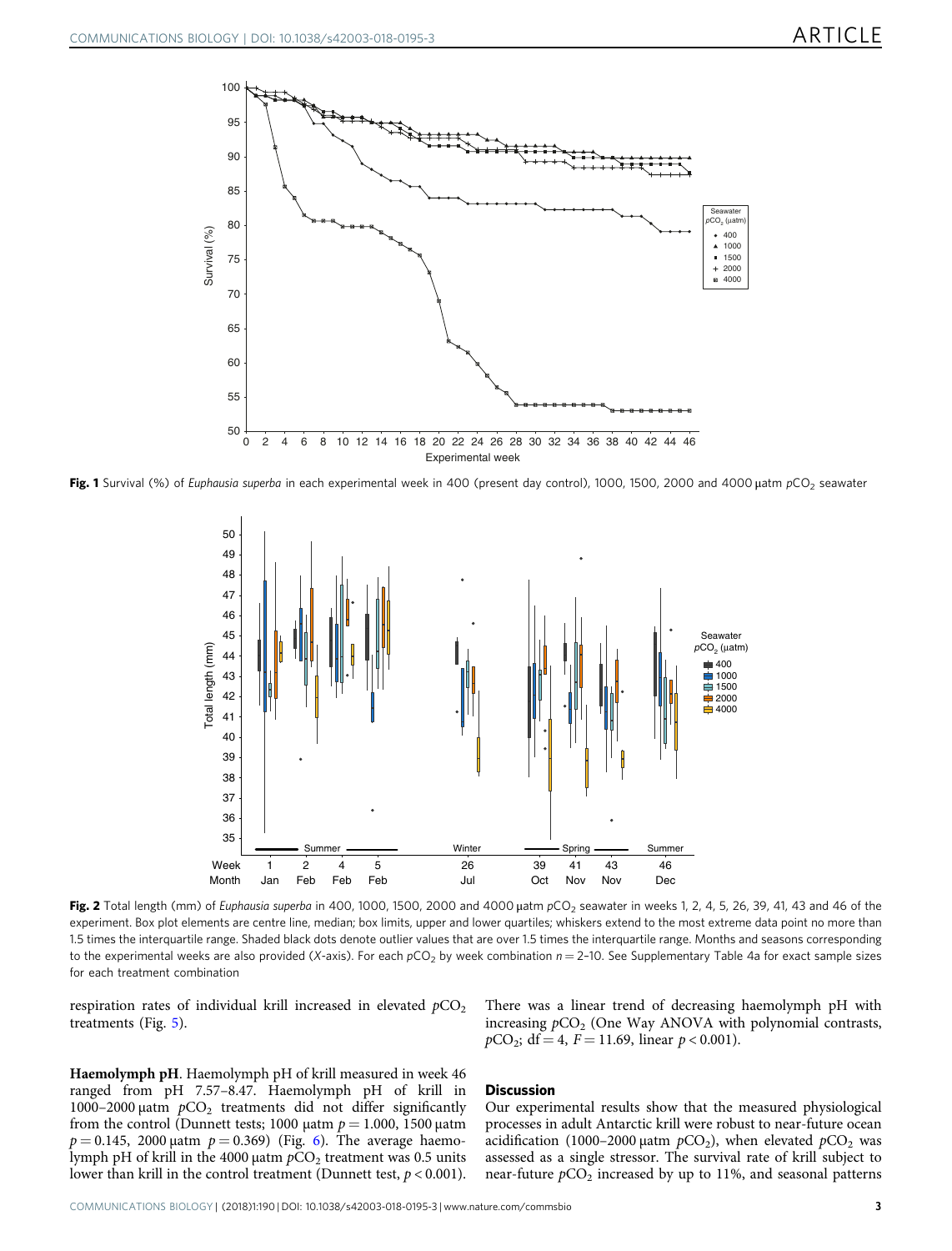<span id="page-3-0"></span>

Fig. 3 Triacylglycerol (mg g<sup>-1</sup> dry mass; DM) of Euphausia superba in 400, 1000, 1500, 2000 and 4000 uatm pCO<sub>2</sub> seawater in weeks 1, 2, 4, 5, 26, 39, 41 and 43 of the experiment. Box plot elements are centre line, median; box limits, upper and lower quartiles; whiskers extend to the most extreme data point no more than 1.5 times the interquartile range. Shaded black dots denote outlier values that are over 1.5 times the interquartile range. Months and seasons corresponding to the experimental weeks are also provided (X-axis). For each  $pCO<sub>2</sub>$  by week combination  $n = 3-5$ . See Supplementary Table 4b for exact sample sizes for each treatment combination



Fig. 4 Maturity scores (a) and ovary stages (b) of Euphausia superba in 400, 1000, 1500, 2000 and 4000 uatm pCO<sub>2</sub> seawater. Maturity scores are the average scores (mean ± SE) of krill in each treatment for weeks 39, 41, 43 and 46 combined ( $n = 5$  for the 400-2000 µatm  $pCO<sub>2</sub>$  treatments and  $n = 3$  for the 4000 μatm pCO<sub>2</sub> treatment). Ovary stages are the average ovary stages (mean ± SE) of female krill in week 46 only. The physical ovary stages relating to each stage number are also provided (2 = oogenesis, 3 = previtellogenesis (cell size < 200 µm), 4 = previtellogenesis (cell size > 200 µm), 5 = early vitellogenesis). Higher maturity scores and ovary stages indicate a more advanced reproductive stage. For 400 - 2000  $\mu$ atm  $pCO_2$  treatments  $n = 8$ , and for the 4000  $\mu$ atm  $pCO_2$  treatment  $n = 2$ 

of growth, fat storage and reproductive development were com-parable to wild krill<sup>[26](#page-7-0)-[28](#page-7-0)</sup>. These physiological processes appeared to be controlled by endogenous rhythms<sup>25,29,30</sup>, and were not affected by near-future  $pCO<sub>2</sub>$ .

Most studies report a decrease in survival when organisms are exposed to acidification<sup>[7](#page-7-0)</sup>. In contrast, slight increases in euphausiid survival rates have been observed in Euphausia paci*fica* after a 2-month exposure to 1200  $\mu$ atm  $pCO_2^{-31}$  $pCO_2^{-31}$  $pCO_2^{-31}$  and in Nyctiphanes couchii after a 35-day exposure to 800  $\mu$ atm  $pCO<sub>2</sub>$ seawater $32$ . Euphausiids that are exposed to vertically changing  $pCO<sub>2</sub>$  in the water column may use acid-base regulation and short-term metabolic depression (reduced respiration rates) to enhance survival in high  $pCO<sub>2</sub>$  conditions<sup>31,33</sup>.

Primary productivity may increase in high  $pCO<sub>2</sub>$  seawater, increasing food supply and subsequent survival of herbivores in these experimental treatments $34$ . It is unlikely that phytoplankton growth (and therefore food supply) increased in our high  $pCO<sub>2</sub>$ tanks, as phytoplankton was grazed by krill within  $\sim$ 2 h. Furthermore, the majority of phytoplankton added to tanks were non-viable cultures that do not photosynthesise. Further targeted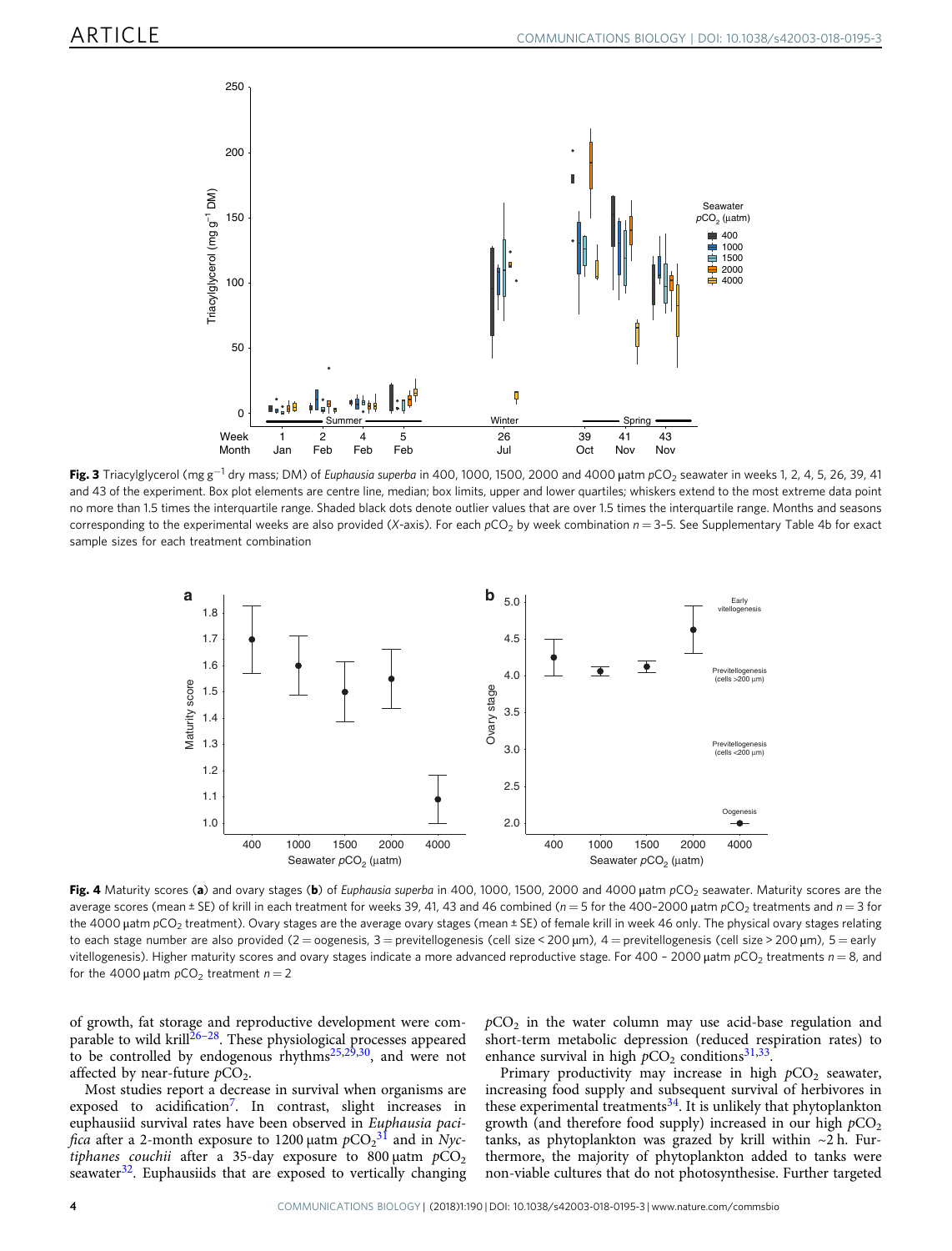<span id="page-4-0"></span>

**Fig. 5** Respiration rates (µL O<sub>2</sub> mg dry mass h<sup>−1</sup>) of *Euphausia superba* in 400, 1000, 1500, 2000 and 4000 µatm pCO<sub>2</sub> seawater in experimental week 38 (early spring). Each black point denotes the respiration rate of an individual krill ( $n = 10$  for each  $pCO_2$  treatment). Blue circles denote the mean for each  $pCO<sub>2</sub>$  treatment, and error bars represent the 95% confidence intervals for the mean



Fig. 6 Haemolymph pH of Euphausia superba in 400, 1000, 1500, 2000 and 4000 μatm pCO<sub>2</sub> seawater in experimental week 46. Each black point denotes the haemolymph pH of an individual krill ( $n = 5$  for each pCO<sub>2</sub> treatment). Blue circles denote the mean for each pCO<sub>2</sub> treatment, and error bars represent the 95% confidence intervals for the mean. Seawater pH values are shown below  $pCO<sub>2</sub>$  treatments for ease of interpretation

studies on krill survival under ocean acidification conditions, and effects of  $pCO<sub>2</sub>$  on their food sources, may identify whether krill survival is enhanced in elevated  $pCO<sub>2</sub>$  seawater.

In our study, pCO<sub>2</sub> levels between 1000-2000 μatm did not affect the size of adult krill over a whole year and this reflects their ability to moult and grow. Reduced growth rates have been observed in adult crustaceans exposed to high  $pCO<sub>2</sub>$  seawater for short-medium term durations (weeks to months) $11$ . Elevated  $pCO<sub>2</sub>$  did not affect growth rates in the north Atlantic

euphausiids N. couchii<sup>[32](#page-7-0)</sup> or Thysanoessa inermis<sup>[35](#page-7-0)</sup> after shortterm (5–11 week) exposure, but exposure to levels of 1200 μatm  $pCO<sub>2</sub>$  over 2 months slowed growth in E. pacifica<sup>[31](#page-7-0)</sup>.

Krill in our study were shorter than wild krill which can grow up to 60 mm in total length $36$ . Growth of wild krill is closely related to food quality and quantity, and laboratory reared krill do not grow as large as wild krill $3^7$ . It is impossible to directly replicate the wild diet in controlled conditions, therefore the shorter lengths attained by krill in our study may have been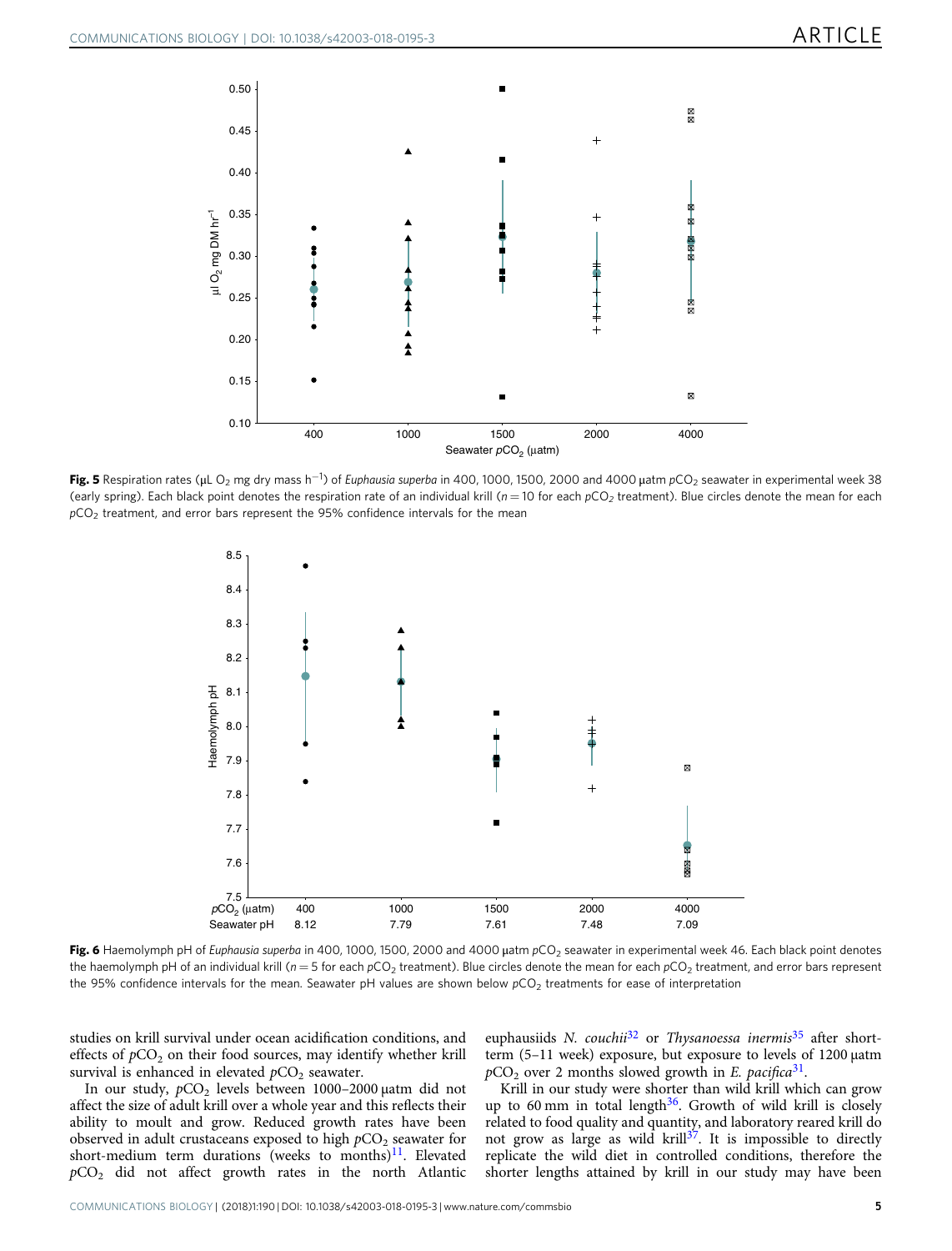caused by lower food quality in the laboratory. Patterns of seasonal growth seen in wild krill (e.g. winter shrinkage) were, however, observed in our experimental krill, suggesting that the experimental conditions replicated the physiological cycle of wild krill as closely as possible.

The resilience of Antarctic krill, in terms of their maturation and ovarian development to near-future  $pCO<sub>2</sub>$  is comparable to other pelagic crustaceans. Short-term studies (<2 weeks) have generally found that egg production is not affected by moderately increased  $pCO_2$  levels<sup>38,39</sup>, but production rates decrease significantly in crustaceans exposed to extreme  $pCO<sub>2</sub>$  levels<sup>[40](#page-8-0)</sup>.

Decreased growth and delayed reproduction are often observed in sessile organisms that cannot maintain their acid-base balance and those that decrease their metabolism when exposed to high  $pCO_2^7$  $pCO_2^7$ . This occurs because energy is diverted away from growth and reproduction, and prioritised for acid-base compensation $11$ . The ability of active Antarctic krill to maintain their size and mature in 1000–2000 μatm  $pCO<sub>2</sub>$  is likely to be directly linked to their ability to maintain acid-base balance and respiration rates at these  $pCO<sub>2</sub>$  levels.

An increase in krill metabolic activity has been observed after short term  $(24 h)$  exposure to ocean acidification<sup>[23](#page-7-0)</sup>, suggesting that krill may raise their respiration rate on initial exposure to high  $pCO<sub>2</sub>$ . The increasing variation in krill respiration rates at higher  $pCO<sub>2</sub>$  levels suggests that individuals vary in their capacity to respond to  $CO<sub>2</sub>$ -induced metabolic stress. This may be due to intraspecific differences in phenotypic plasticity, or genetic predisposition to metabolic resilience in some individuals  $4^{1,42}$ .

The ability of krill to maintain their acid-base balance in elevated  $pCO<sub>2</sub>$  seawater may be the key to their successful survival, maturity and growth in a future high  $CO<sub>2</sub>$  world. Haemolymph pH can be increased in hypercapnic conditions via ion transport pumps that pump bicarbonate into the extracellular space  $9,43$  $9,43$ . These pumps are located in the gill epithelia and consume energy as they actively transport ions in and out of body compartments<sup>8</sup>. Our results suggest that krill in elevated  $pCO<sub>2</sub>$  were actively maintaining haemolymph pH, as it remained within the same range for krill in 400–2000 μatm  $pCO<sub>2</sub>$ . The negligible effects on growth and reproduction in these krill indicate that they were able to actively regulate acid-base balance at low energetic cost. The trend of decreasing haemolymph pH with increasing  $pCO<sub>2</sub>$ indicates that although krill in near-future  $pCO<sub>2</sub>$  were able to maintain haemolymph pH within the same range as krill in ambient  $pCO<sub>2</sub>$ , measurements were within the lower range of values for krill in ambient  $pCO<sub>2</sub>$ . This may have implications for longer term acid-base maintenance. The ability for krill to maintain haemolymph pH beyond one year, and into their spawning season, is unknown. The substantial increase in mortality in extreme  $pCO<sub>2</sub>$  (4000  $\mu$ atm) may have been caused by the inability of those krill to maintain acid-base balance.

Unlike decapods with gills located inside their carapace, Antarctic krill have external gills with a complex structure built for efficient ion and gas exchange $44$ . These intricate gills are designed to maximise the amount of  $O_2$  available to krill during swarming and frequent periods of intense swimming activity<sup>44</sup>. The ability to rapidly exchange  $O_2$ ,  $CO_2$ , and ions across their external gills may have assisted krill in maintaining acid-base balance and respiration rates when exposed to near-future acidification. Modification of the respiratory pigment haemocyanin may also assist crustaceans to maintain levels of  $O_2$  consumption during hypercapnia<sup>11</sup>, however this was not measured in our study.

Krill have evolved a unique range of adaptations to survive the Antarctic winter<sup>29</sup>. Metabolic depression is one such adaptation that is controlled endogenously, cued by the seasonal light cycle[26](#page-7-0)[,45](#page-8-0),[46](#page-8-0). The physiological responses of krill in our extreme  $pCO<sub>2</sub>$  treatment (4000 µatm  $pCO<sub>2</sub>$ ) suggest that this energyconserving strategy may be less advantageous in high  $pCO<sub>2</sub>$ conditions. In winter, as the photoperiod approached 24-h darkness, krill growth and fat deposition in 4000  $\mu$ atm  $pCO<sub>2</sub>$ seawater were reduced compared with krill in ambient  $pCO<sub>2</sub>$ . In this extreme environment, metabolic depression during winter may have prevented krill from maintaining respiration rates high enough to maintain  $pH_e$ , grow and store fat. These reductions in winter growth and fat storage may have contributed to the subsequent delay in reproductive development $47$ .

The energy needed to maintain  $pH_e$  can be met by consuming more food $48$ , and Antarctic krill do increase their feeding rates in elevated  $pCO_2$  seawater<sup>[23](#page-7-0)</sup>. The constant food supply in our experiment may have enabled krill in the 4000 μatm  $pCO<sub>2</sub>$ treatment to perform better than if they had received food at seasonally variable concentrations. Importantly, this may have also enabled krill in lower  $pCO<sub>2</sub>$  treatments (1000–2000 µatm  $pCO<sub>2</sub>$ ) to maintain haemolymph pH, normal growth, and reproductive development. The relationship between food supply and  $pCO_2$  can affect predator physiology in different ways<sup>49</sup>, and requires further investigation. Metabolic depression, the increasing severity of winter acidification<sup>18</sup>, and regionally variable food concentrations<sup>[50](#page-8-0)</sup> may increase the vulnerability of krill to nearfuture ocean acidification during winter.

The prosperity of Antarctic krill in a high  $CO<sub>2</sub>$  world will depend on the ability of adults to produce offspring resilient to ocean acidification. If early life stages cannot survive, this may have catastrophic consequences for krill populations and the Southern Ocean ecosystem. Previous studies indicate that krill eggs and embryos are sensitive to seawater  $pCO<sub>2</sub>$  above 1250  $\mu$ atm $^{19,20}$  $^{19,20}$  $^{19,20}$ . These studies used gametes from parents that were maintained in ambient  $pCO<sub>2</sub>$  conditions, and gametes were spawned into ambient seawater before being subjected to high  $pCO<sub>2</sub>$  conditions. Recent studies have shown that some adult echinoderms and molluscs that acclimate to high  $pCO<sub>2</sub>$  conditions are able to produce gametes resilient to high  $pCO<sub>2</sub>^{51,52}$  $pCO<sub>2</sub>^{51,52}$  $pCO<sub>2</sub>^{51,52}$ , and this may allow such species to adapt to ocean acidification over generational time scales<sup>53</sup>. Further studies may establish whether this generational adaptation occurs in krill, which would influence the way that we assess the vulnerability of the early life stages.

Our results suggest that adult Antarctic krill are resilient to ocean acidification, and may not be affected by  $pCO<sub>2</sub>$  levels predicted for the next 100–300 years. The overall resilience of Antarctic krill as a species will, however, depend on long-term effects occurring at all life history stages. Endogenous rhythms controlling metabolic rate, combined with food availability in the wild, may influence the vulnerability of krill to high  $pCO<sub>2</sub>$  in winter. Negative effects on krill physiology may be seen at nearfuture  $pCO<sub>2</sub>$  levels if effects of acidification are exacerbated by other stressors such as ocean warming. The persistence of krill in the Southern Ocean is vital for the health of the Antarctic ecosystem, and we are only just beginning to understand how this keystone species may respond to climate change.

### Methods

Experimental conditions. Live krill were collected on the RSV Aurora Australis via rectangular mid-water trawl on 22–23 February 2015 (66–03°S, 59–25°E and 66–33°S, 59–35°E). Krill were held in shipboard aquaria using standard main-tenance methods<sup>[54](#page-8-0)</sup> before being transferred to the Australian Antarctic Division's (AAD) Krill Aquarium in Tasmania (seawater temperature 0.5 °C and pH 8.1). Seawater was supplied to aquarium tanks via a seawater recirculating system<sup>[55](#page-8-0)</sup>

For ocean acidification experiments, 0.5 °C seawater was supplied from a 70 L header tank and equilibrated with air (control) or  $CO_2$ -enriched air (elevated  $pCO_2$ treatments) before delivery to experimental tanks. The CO<sub>2</sub>-enriched air was monitored using mass flow controllers (Horiba STEC SEC-E-40) and air valves, to regulate flow rates of atmospheric air and pure  $CO<sub>2</sub>$ . Five experimental 300 L tanks were maintained at five  $pCO<sub>2</sub>$  levels; control 400 μatm  $pCO<sub>2</sub>$  (pH 8.1), 1000 μatm  $pCO<sub>2</sub>$  (pH 7.8), 1500 μatm  $pCO<sub>2</sub>$  (pH 7.6), 2000 μatm  $pCO<sub>2</sub>$  (pH 7.4) and 4000 μatm  $pCO<sub>2</sub>$  (pH 7.1).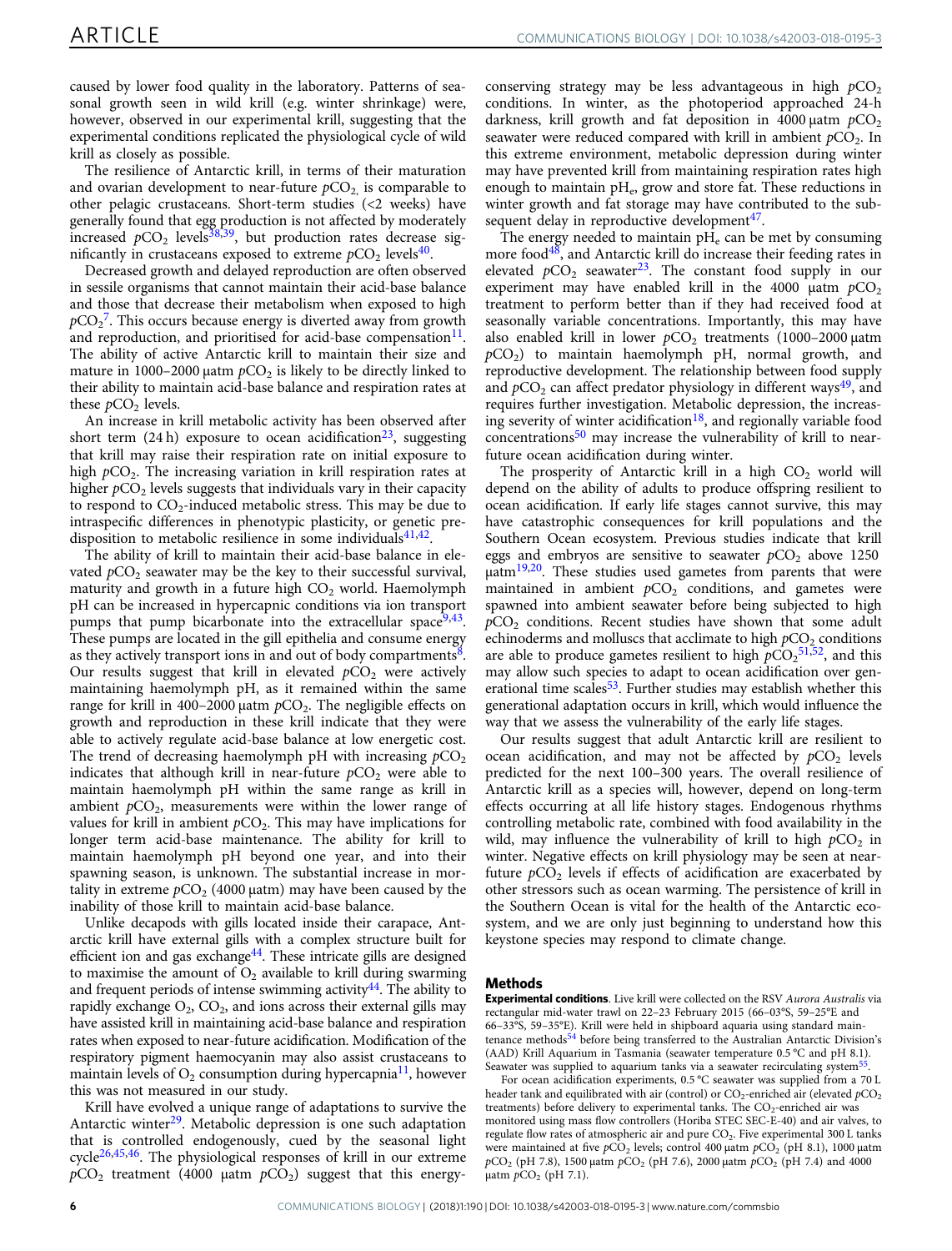Appropriate tank size and the best possible animal husbandry were high priorities in such a long-term study. As krill are a pelagic species, large sized (300 L) experimental tanks were needed to emulate wild conditions as closely as possible in a laboratory. Our experimental design was limited by the space and resources needed for these large tanks, and our observational units  $\overline{CO}_{2}$  treatment tanks) could not be replicated. We did not however, observe any visual evidence to suggest that tank effects were confounding our results.

Two hundred krill were randomly assigned to each experimental tank on 25 January 2016, corresponding to a density of 0.6 individuals L<sup>−</sup>1. This density is in the range of 0.5–2 individuals  $L^{-1}$  which has been successfully used in previous experiments at the AAD krill aquarium<sup>[30,](#page-7-0)45</sup>. The experiment ran for 46 weeks from the 25 Jan 2016–12 Dec 2016 covering all four seasons. Mortality rates in all  $pCO<sub>2</sub>$  treatments (ranging from 0.03–0.2% day<sup>-1</sup>) were much lower than previously reported for Antarctic krill in shipboard aquaria (2% day<sup>−</sup>1[\)54](#page-8-0) and in other  $pCO_2$  studies on Pacific krill (0.5% day<sup>-1</sup>)<sup>31</sup> and northern Atlantic krill (5% day<sup>-1</sup>)<sup>32</sup>.

The  $pCO<sub>2</sub>$  levels of the  $CO<sub>2</sub>$ -enriched air and seawater were monitored daily using a LI820  $CO<sub>2</sub>$  gas analyzer and associated computer software (version 2.0.0), and daily pH levels of experimental tanks were measured manually using a pH meter (Mettler Toledo SevenGo Duo Pro). A three-point calibration of the pH meter was undertaken daily using Radiometer Analytical IUPAC Standard buffers of pH 7.000, 7.413 and 9.180. Total alkalinity  $(A_T)$  and dissolved inorganic carbon (DIC) were measured weekly using a Kimoto ATT-05 Total Alkalinity Titrator. Salinity was measured weekly using a Profiline™ Cond 197i Conductivity Meter, WTW. The average total pH  $\rm (pH_T), \bar pCO_2,$  calcite and aragonite saturation ( $\Omega_C$  and  $\Omega_A$ ) values over the 46 week experiment were calculated in CO<sub>2</sub>SYS<sup>[56](#page-8-0)</sup> using our measured salinity, temperature, alkalinity and DIC data, and using equilibrium constants of Merhbach, as modified by Dickson and Millero<sup>[57](#page-8-0)</sup>. Average levels of  $pCO<sub>2</sub>$  were 8-169 μatm below target levels for the 400-2000 μatm treatments, and 123 μatm above the target level for the 4000 μatm treatment. Seawater temperature and  $A_T$  were stable in all treatments, while DIC increased with increasing  $pCO_2$ . Seawater chemistry in the experimental aquarium is shown in detail in Supplementary Table 2.

Krill were fed 6 days per week with a mixed microalgal diet of the Antarctic flagellate Pyramimonas gelidicola at a final concentration of  $2 \times 10^4$  cells mL<sup>-1</sup>, and Reed Mariculture Inc. (USA) cultures of the diatom Thalassiosira weissflogii (8.8 × 103 cells mL<sup>−</sup>1), flagellate Pavlova lutheri (4.5 × 104 cells mL<sup>−</sup>1) and flagellate Isochrysis galbana (5.5 × 10<sup>4</sup> cells mL<sup>-1</sup>)<sup>[30](#page-7-0),[37](#page-7-0)</sup>.

Light was controlled in the laboratory to ensure that the photoperiod mimicked the seasonally changing light regime of the Southern Ocean (66°S, 30 m depth). Photoperiod was altered monthly, with a maximum of 100 lux light intensity in February and minimum intensity (24 h darkness) in August (Supplementary Table 3). Light was provided by twin fluorescent tubes and was controlled via standard aquarium procedures<sup>[55](#page-8-0)</sup>.

**Survival**. Each  $pCO<sub>2</sub>$  treatment was checked daily for mortalities, which were recorded and placed in vials of 10% formalin. Daily mortality data were used to calculate the percentage of krill still surviving at the end of each experimental week in each treatment using the equation:

> Percent krill remaining prev week  $-\frac{\text{Num mortality}}{\text{Number of krill remaining in tank}} \times 100$

where "Percent krill remaining prev week" is the percentage of krill remaining in the previous week and "Num mortalities current week" is the number of mortalities during the current week. Krill that were sampled for experimental purposes were not counted as mortalities, but were subtracted from the number of krill remaining in the tank each week. This ensured that the remaining number of krill used to calculate survival percentages reflected actual experimental mortality.

Total length. Krill lengths (mm) were obtained from krill in each  $pCO<sub>2</sub>$  treatment in weeks  $1, 2, 4, 5, 26, 39, 41, 43$  and 46. Sample sizes  $(n)$  for length measurements for each week and treatment are shown in Supplementary Table 4a. Individuals were sexed using microscopy and the length of each specimen was measured from the tip of the rostrum to the tip of the uropod (measurement Standard Length 1[58](#page-8-0)). Length data from frozen krill and live krill were combined.

Lipid class analysis (triacylglycerols). Lipid analysis focused on triacylglycerols which are the main storage fat in krill and, therefore, drive overall lipid con-centrations and lipid class composition of krill<sup>[27](#page-7-0)</sup>. Krill were sampled for lipid analysis from all  $pCO<sub>2</sub>$  treatments in weeks 1, 2, 4, 5, 26, 39, 41 and 43. Individual krill were placed in cryo-tubes and immediately stored in a -80 °C freezer.

Lipid class analysis was carried out on 4-5 krill from  $pCO<sub>2</sub>$  treatments 400, 1000, 1500 and 2000 on each sampling week ( $n = 3$  for the 4000 µatm tank in weeks 39, 41, and 43 due to increased mortality and lower numbers of krill in that treatment). Sample sizes (n) for each week and treatment are shown in Supplementary Table 4b. The wet mass (g), total length (measurement Standard Length [158\)](#page-8-0), and sex for each krill was obtained, and krill were kept frozen during this process to prevent sample degradation. A dry mass (g DM) was obtained later

by multiplying the wet mass by 0.2278 to account for the 77.2% water content in<br>the organism<sup>[59](#page-8-0)</sup>. Total lipid extracts of krill specimens were obtained using a<br>modified Bligh and Dyer method<sup>60,61</sup>. Lipid class composition determined using an Iatroscan MK-5 TLC/FID Analyser using standard methods<sup>27</sup>.

Sexual maturation. The maturity stages of individual krill were identified during weeks 39, 41, 43 and 46 ( $n = 5$  for 400–2000 μatm  $pCO_2$  treatments,  $n = 3$  for the  $4000$  μatm  $pCO<sub>2</sub>$  treatment). Adult krill undergo sexual regression in winter, so these measurements occurred at the end of the experiment to capture the onset of maturity during late spring/early summer.

The sex and maturity stage of each krill was identified via microscopy (using the staging key in Supplementary Table 5). Each maturity stage was given a maturity score with higher numbers denoting greater maturity (Supplementary Table 5). After staging, individual krill were placed in a cryopreservation tube with 10% formalin.

Ovarian development. On the final day of the experiment (12 December 2016, Week 46), krill left in each experimental tank were preserved in 10% formalin. These samples were used to determine the ovarian development of eight randomly selected females from each of the 400, 1000, 1500 and 2000  $\mu$ atm  $pCO<sub>2</sub>$  treatments. Only two females remained in the  $4000 \mu$ atm  $pCO<sub>2</sub>$  treatment, therefore only two replicates could be obtained for this tank.

The ovary was dissected out of each organism and a single lobe was placed on a microscope slide with a drop of distilled and deionized water and lightly squashed $62$ . Photographs were taken of the ovary section and the lengths of the largest cells (across the longest axis of the cell) were measured using the computer software Image J ([https://imagej.nih.gov/ij/\)](https://imagej.nih.gov/ij/). The cell size and photographs were used to determine the maturation stage of krill ovaries using the key in Supplementary Table 6 (modified from Cuzin-Roudy & Amsler<sup>62</sup>). When an ovary was transitioning from one stage to another, a 0.5 value was used (e.g. 4.5). Photographic examples of different ovary stages are shown in Supplementary Figure 1.

Respiration rate. Respirometry measurements were carried out in experimental week 38. Respirometry vessels (2 L) with pre-fitted  $O_2$  mini sensors were filled with seawater sourced from the inlet hose of each experimental tank and placed in a 0 °C water bath. Each vessel was connected to  $O<sub>2</sub>$  computer software (version OXY10v3\_50TX) via an optic fibre probe.

Ten krill were sampled from each experimental tank ( $n = 50$  total) and the total length (measurement Standard Length  $1^{58}$  $1^{58}$  $1^{58}$ ) and wet mass (g) were obtained for each individual. A dry mass (g DM) was obtained by multiplying the wet mass by  $0.2278$  to account for the  $77.2\%$  water content in the organism

Each krill was then placed into a respirometry vessel completely filled with experimental seawater, with no air spaces in the vessels. Oxygen saturation (%) was logged at 5 min intervals in each respirometry vessel over 22 hrs (9AM–7AM the following day), using the computer software. The software was calibrated at 0 °C and the atmospheric pressure at the time of measurement. After 22-hrs krill were removed from the vessels and returned to their experimental tanks.

Only measurements of  $O_2$  saturation (%) taken between 12PM-7AM were considered for analysis, to ensure that krill had three hours at the beginning of respiration trials to settle into a normal rhythm of respiration before data was collected. Oxygen saturation (100 %) for seawater at  $0^{\circ}$ C and 35.1 salinity units (‰) was converted to  $O_2$  mL L<sup>-1</sup> using the equation in Fox<sup>[63](#page-8-0)</sup> to obtain a value of  $8.035\,\mathrm{mL}\,\mathrm{L}^{-1}.$  This was used to convert the  $\mathrm{O}_2$  saturation (%) at each logged time point to millilitres of  $O_2$  ( $O_2$  mL) in each 2 L respirometry vessel using the equation:

O<sub>2</sub> ml in respiratory vessel = 
$$
\frac{\% \text{ O}_2 \text{ saturation}}{100} \times (8.035 \times 2)
$$

Values for  $O_2$  mL in each respirometry vessel between 12PM and 7AM were used to create regression equations which were used to compute the  $O<sub>2</sub>$  ml used in each respirometry vessel during this period. This value was divided by the krill dry mass (in mg), converted to μL O<sub>2</sub> mg DM<sup>-1</sup>, then divided by 19 h to obtain the μL O<sub>2</sub> mg DM hr<sup>−</sup>1.

Haemolymph pH. The haemolymph pH of five krill from each experimental tank was measured in week 46. Haemolymph pH was measured in situ by inserting a pH microelectrode directly into the pericardial cavity. This ensured that air contact with the haemolymph was minimised, as contact with air may alter the  $CO<sub>2</sub>$ concentration and pH of the body fluids<sup>64</sup>. A Unisense pH Microelectrode (model pH-50, tip diameter 40-60 µm) and Unisense Reference Electrode connected to a Unisense pH/mV Metre and computer software (SensorTrace Logger) were used to complete measurements. The pH microelectrode and reference electrode were calibrated using the SensorTrace software via a three-point calibration using Radiometer Analytical IUPAC Standard pH buffers 7.000, 7.413 and 9.180. The buffers were chilled to the seawater temperature in which haemolymph measurements were conducted (0–0.5 °C). The pH of these buffers at 0 °C was used for calibrations (pH 7.12, 7.53 and 9.46 respectively).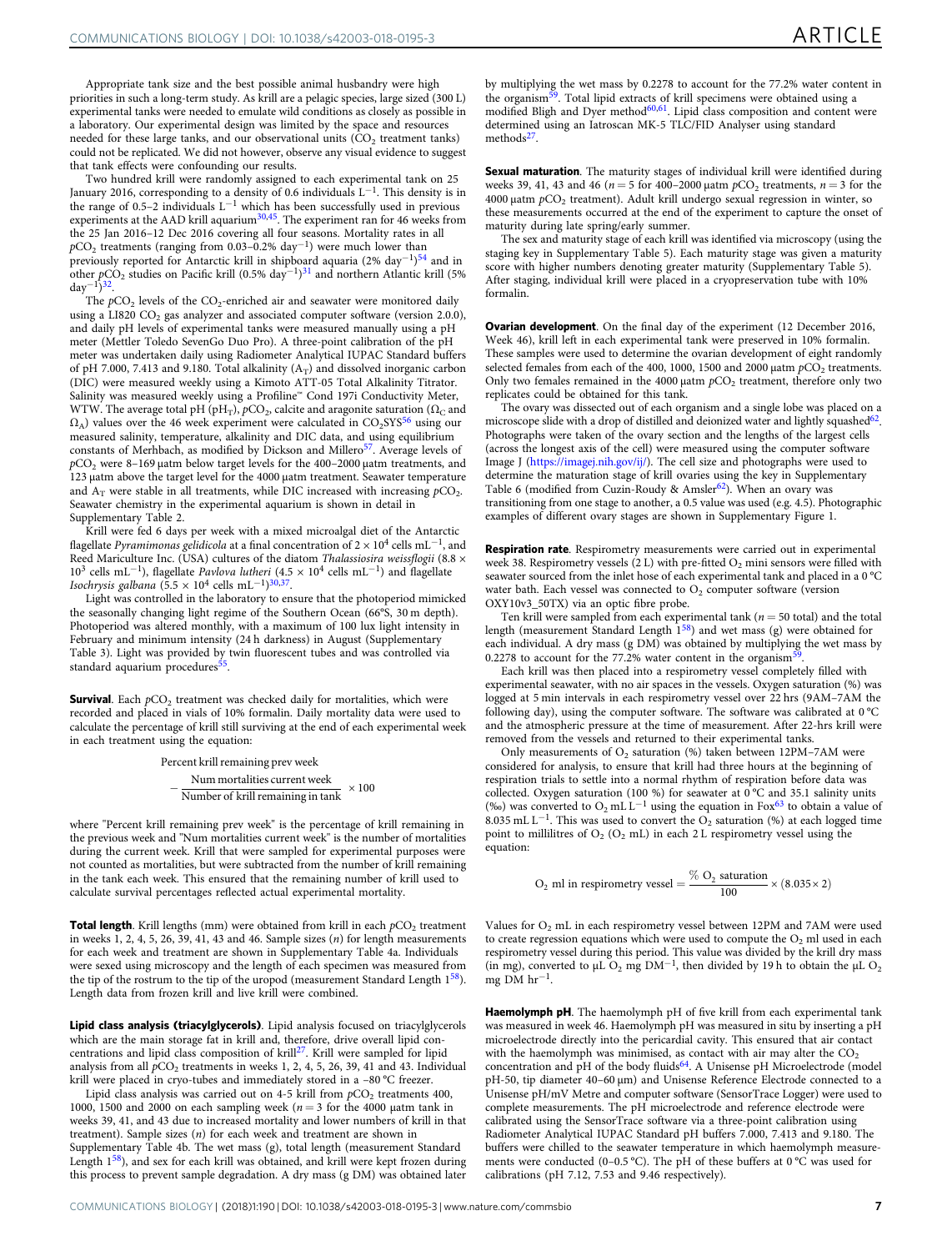<span id="page-7-0"></span>Krill were individually removed from their 300 L tanks and placed under a compound microscope in a refrigerated microscope stage, submerged in seawater from the tank they originated from. The pH of this seawater was measured using the microprobe and reference probe, and a portable pH meter (Mettler Toledo SevenGo Duo Pro) to ensure that the measurements matched to within <0.05 pH units before proceeding.

Live krill were restrained within the microscope stage using acrylic blocks, designed to expose the integument that links the krill carapace to the abdomen. A micromanipulator was used to position the microelectrode relative to the animal. A camera connected to the compound microscope was also used to magnify the krill carapace-abdomen joint and view the real-time image on a computer monitor to ensure the accuracy of microelectrode placement.

The microelectrode was inserted through the integument underneath the carapace and into the pericardial cavity between the thorax and first abdominal segment. The reference probe remained in the seawater surrounding the krill during this process. Some resistance was observed as the microelectrode pierced the integument, causing a slight tear in the body wall as the probe penetrated the integument, ensuring that electrical conductivity was maintained between the reference probe and microelectrode.

The SensorTrace Logger software logged the pH of the haemolymph, and the pH was recorded once the reading had stabilised after ~1 min. The microelectrode was then withdrawn from the abdomen and haemolymph was observed leaking into the surrounding seawater as positive pressure from within the animal pushed it outwards. The krill was removed from the microscope stage and preserved in 10% formalin.

Statistical analyses. Data were analyzed in the RStudio statistics package (version 0.99.893) using one-way ANOVA with  $pCO<sub>2</sub>$  treatment as a factor, or two-way ANOVA with  $pCO<sub>2</sub>$  and Week as factors. Dunnett comparisons (carried out using the RStudio multcomp package) were used to identify significant differences between the control treatment (400  $\mu$ atm  $pCO<sub>2</sub>$ ) and all other factor levels, while Tukey Post-hoc comparisons were used to compare all factor levels with one another. Polynomial contrasts were used to identify linear, quadratic and cubic trends in the data. Type 3 Sums of Squares (SS) were used when data was unbalanced and Type 1 SS were not appropriate. Data were log or square root transformed when assumptions of normality or homogeneity of variances were not met. For all analyses,  $\alpha$  was set at 0.05 and all tests were two tailed. The RStudio packages ggplot2, plyr and dplyr were used to produce all figures.

## Data availability

The datasets generated during and/or analysed during the current study are available from the corresponding author on reasonable request.

Received: 28 June 2018 Accepted: 10 October 2018 Published online: 13 November 2018

### References

- 1. Doney, S. C. & Schimel, D. S. Carbon and climate system coupling on timescales from the precambrian to the anthropocene. Annu Rev. Environ. Resour. 32, 31–66 (2007).
- 2. Doney, S. C., Fabry, V. J., Feely, R. A. & Kleypas, J. A. Ocean acidification: the other CO<sub>2</sub> problem. Ann. Rev. Mar. Sci. 1, 169-192 (2009).
- 3. Brewer, P. G. A changing ocean seen with clarity. Proc. Natl Acad. Sci. USA 106, 12213–12214 (2009).
- 4. Hoegh-Guldberg, O. & Bruno, J. F. The impact of climate change on the world's marine ecosystems. Science 328, 1523–1528 (2010).
- 5. Caldeira, K. & Wickett, M. E. Anthropogenic carbon and ocean pH. Nature 425, 365 (2003).
- 6. Ciais, P. et al. Carbon and Other Biogeochemical Cycles in Climate Change 2013: The Physical Science Basis. Contribution of Working Group I to the Fifth Assessment Report of the Intergovernmental Panel on Climate Change (eds. T. F. Stocker et al.) 465–570 (Cambridge University Press, Cambridge, United Kingdom and New York, USA, 2013).
- 7. Kroeker, K. J., Kordas, R. L., Crim, R. N. & Singh, G. G. Meta-analysis reveals negative yet variable effects of ocean acidification on marine organisms. Ecol. Lett. 13, 1419–1434 (2010).
- 8. Wittmann, A. C. & Pörtner, H.-O. Sensitivities of extant animal taxa to ocean acidification. Nat. Clim. Change 3, 995–1001 (2013).
- Melzner, F. et al. Physiological basis for high  $CO<sub>2</sub>$  tolerance in marine ectothermic animals: pre-adaptation through lifestyle and ontogeny? Biogeosciences 6, 2313–2331 (2009).
- 10. Pörtner, H. O., Langenbuch, M. & Reipschläger, A. Biological impact of elevated ocean CO<sub>2</sub> concentrations: lessons from animal physiology and earth history. J. Oceanogr. 60, 705–718 (2004).
- 11. Whiteley, N. M. Physiological and ecological responses of crustaceans to ocean acidification. Mar. Ecol. Prog. Ser. 430, 257–271 (2011).
- 12. Harvey, B. P., Gwynn-Jones, D. & Moore, P. J. Meta-analysis reveals complex marine biological responses to the interactive effects of ocean acidification and warming. Ecol. Evol. 3, 1016–1030 (2013).
- 13. Trathan, P. N. & Hill, S. L. The importance of krill predation in the Southern Ocean in Biology and Ecology of Antarctic Krill. Advances in Polar Ecology (ed. Siegel, V.) 321–350 (Springer International Publishing, Switzerland, 2016).
- 14. Nicol, S., Foster, J. & Kawaguchi, S. The fishery for Antarctic krill recent developments. Fish Fish. 13, 30–40 (2012).
- 15. Tarling, G. A. & Fielding, S. Swarming and behaviour in Antarctic krill in Biology and Ecology of Antarctic Krill. Advances in Polar Ecology (ed. Siegel, V.) 279–319 (Springer International Publishing, Switzerland, 2016).
- 16. Munro, D. R. et al. Recent evidence for a strengthening  $CO<sub>2</sub>$  sink in the Southern Ocean from carbonate system measurements in the Drake Passage (2002–2015). Geophys. Res. Lett. 42, 7623–7630 (2015).
- 17. Hauri, C., Friedrich, T. & Timmermann, A. Abrupt onset and prolongation of aragonite undersaturation events in the Southern Ocean. Nat. Clim. Change 6, 172–176 (2016).
- 18. McNeil, B. I. & Matear, R. J. Southern Ocean acidification: a tipping point at 450-ppm atmospheric CO2. Proc. Natl Acad. Sci. USA 105, 18860–18864  $(2008)$
- 19. Kawaguchi, S. et al. Risk maps for Antarctic krill under projected Southern Ocean acidification. Nat. Clim. Change 3, 843–847 (2013).
- 20. Kawaguchi, S. et al. Will krill fare well under Southern Ocean acidification? Biol. Lett. 7, 288–291 (2011).
- 21. Quetin, L. B. & Ross, R. M. Depth distribution of developing Euphausia superba embryos, predicted from sinking rates. Mar. Biol. 79, 47–53 (1984).
- 22. Clarke, A. & Tyler, P. Adult Antarctic krill feeding at abyssal depths. Curr. Biol. 18, 282–285 (2008).
- 23. Saba, G. K., Schofield, O., Torres, J. J., Ombres, E. H. & Steinberg, D. K. Increased feeding and nutrient excretion of adult Antarctic krill, Euphausia superba, exposed to enhanced carbon dioxide  $(CO_2)$ . PLoS One 7, e52224 (2012).
- 24. Yang, G., King, R. A. & Kawaguchi, S. Behavioural responses of Antarctic krill (Euphausia superba) to  $CO_2$ -induced ocean acidification: would krill really notice? Polar. Biol. 41, 727–732 (2018).
- 25. Meyer, B. & Teschke, M. Physiology of Euphausia superba in Biology and Ecology of Antarctic Krill. Advances in Polar Ecology (ed. Siegel, V.) 145–174 (Springer International Publishing, Switzerland, 2016).
- 26. Meyer, B. et al. Seasonal variation in body composition, metabolic activity, feeding, and growth of adult krill Euphausia superba in the Lazarev Sea. Mar. Ecol. Prog. Ser. 398, 1–18 (2010).
- 27. Hellessey, N. et al. Seasonal and interannual variation in the lipid content and composition of Euphausia superba Dana, 1850 (Euphausiacea) samples derived from the Scotia Sea fishery. J Crustac Biol. 1–9, [https://doi.org/](https://doi.org/10.1093/jcbiol/ruy053) [10.1093/jcbiol/ruy053](https://doi.org/10.1093/jcbiol/ruy053) (2018).
- 28. Kawaguchi, S. Reproduction and larval development in Antarctic krill in Biology and Ecology of Antarctic Krill. Advances in Polar Ecology (ed. Siegel, V.) 225–246 (Springer International Publishing, Switzerland, 2016).
- 29. Meyer, B. The overwintering of Antarctic krill, Euphausia superba, from an ecophysiogical perspective. Polar Biol. 35, 15–37 (2012).
- 30. Höring, F., Teschke, M., Suberg, L., Kawaguchi, S. & Meyer, B. Light regime affects the seasonal cycle of Antarctic krill: impacts on growth, feeding, lipid metabolism and maturity. Can. J. Zool. <https://doi.org/10.1139/cjz-2017-0353> (2018).
- 31. Cooper, H. L., Potts, D. C. & Paytan, A. Effects of elevated pCO<sub>2</sub> on the survival, growth, and moulting of the Pacific krill species, Euphausia pacifica. ICES J. Mar. Sci. 74, 1005–1012 (2017).
- 32. Sperfeld, E., Mangor-Jensen, A. & Dalpadado, P. Effect of increasing sea water  $pCO<sub>2</sub>$  on the northern Atlantic krill species Nyctiphanes couchii. Mar. Biol. 161, 2359–2370 (2014).
- 33. Cooper, H. L., Potts, D. C. & Paytan, A. Metabolic responses of the North Pacific krill, Euphausia pacifica, to short- and long-term pCO<sub>2</sub> exposure. Mar. Biol. 163, 207 (2016).
- 34. Sswat, M. et al. Food web changes under ocean acidification promote herring larvae survival. Nat. Ecol. Evol. 2, 836–840 (2018).
- 35. Opstad, I. et al. Effects of high  $pCO<sub>2</sub>$  in the northern krill Thysanoessa inermis in relation to carbonate chemistry of its collection area, Rijpfjorden. Mar. Biol. 165, 116 (2018).
- 36. Reiss, C. S. Age, growth, mortality, and recruitment of Antarctic krill, Euphausia superba in Biology and Ecology of Antarctic Krill. Advances in Polar Ecology (ed. Siegel, V.) 101–144 (Springer International Publishing, Switzerland, 2016).
- 37. Brown, M., Kawaguchi, S., Candy, S. & Virtue, P. Temperature effects on the growth and maturation of Antarctic krill (Euphausia superba). Deep Sea Res. II 57, 672–682 (2010).